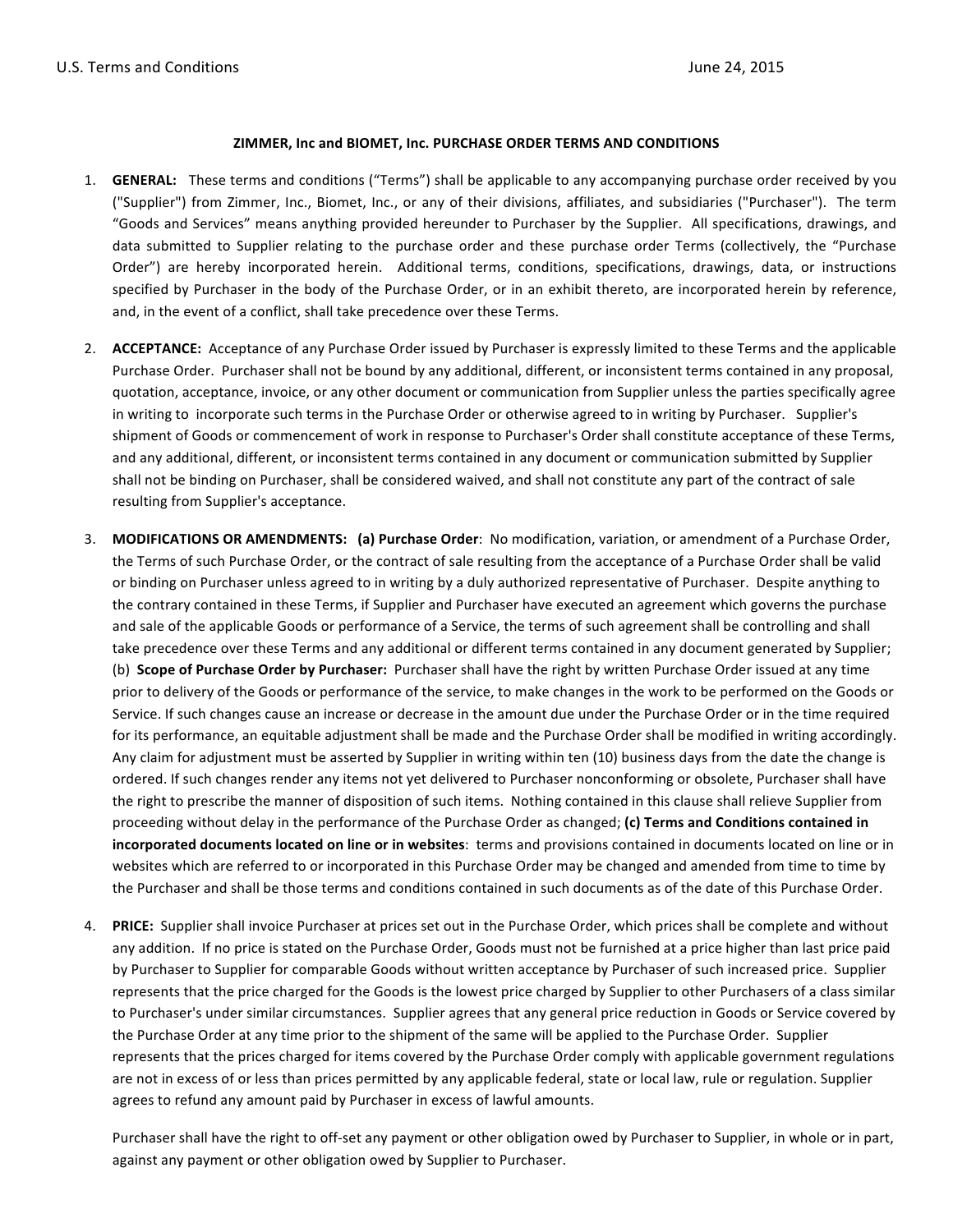- 5. TAX: Unless otherwise agreed in writing and in advance by Purchaser, Supplier shall be responsible for payment of any and all taxes, customs duties, or other charges imposed by any governmental entity that are, under applicable foreign, federal, state or local laws, imposed on the manufacture, provision or sale of the Goods or Services delivered or provided pursuant to this Purchase Order or related payment therefor. Purchase price is exclusive of VAT. VAT shall be added to the purchase price by supplier if and to the extent applicable mandatory laws so require.
- 6. **SELLER REPRESENTATIONS:** Seller shall (i) provide to Purchaser the Goods and Services ordered in accordance with the terms stipulated in the Purchase Order; (ii) keep Purchaser advised of the status of the Purchase Order; (iii) permit duly authorized representatives of Purchaser reasonable access to Seller's facilities from time to time upon reasonable notice to inspect the Goods and Services and review and observe the manufacture and processing of Goods and Services and/or examine all records related thereto; (iv) provide Purchaser with such reports as are appropriate to the nature of the Goods and Services ordered and as may be reasonably requested by Purchaser from time to time; (v) retain records and other documentation regarding the manufacture process; and (vi) keep, for orders requiring payment based on hours worked, cost of materials used and/or expenses incurred, records of hours worked, cost of materials used, and reasonable out-ofpocket expenses incurred in filling the Purchase Order, which records Purchaser's duly authorized representatives may examine from time to time upon reasonable notice. Further, if the Purchase Order includes Services, Supplier represents and warrants that (i) such Services will be performed or provided by qualified individuals skilled and trained in the performance of such Services; (ii) such services will be performed or provided in a workmanlike, professional manner in accordance with applicable industry standards; (iii) its providing of the Services will not violate or breach any obligation of Seller to a third party; and (iv) providing or performing the Services will not violate any third party patents, copyrights, trade secret, trademark or intellectual property rights. The above warranties are in addition to any other express, implied or statutory warranties of Seller and shall survive acceptance and use of, and payment for, the Goods or performance of the Services.
- 7. CHANGES IN MATERIALS OR PROCESS BY SUPPLIER: Supplier acknowledges that certain Goods purchased hereunder may be incorporated into medical devices regulated under the U.S. Federal Food, Drug and Cosmetic Act. Supplier agrees that it will make no changes or modifications in the manufacture or in any raw material, facilities, suppliers/subcontractors, inspection/test plans, process, or packaging methods and materials involving or affecting the Goods ("Changes") without the prior written approval of Purchaser. The foregoing Changes includes, without limitation, changes to equipment, fluids used in processing or manufacture, and any other fluids, adhesives, or lubricants which may intentionally or inadvertently come in contact with the Goods. Supplier's notification of Changes must be made in sufficient detail to allow Purchaser to determine the impact of such Change(s), if any, upon the completed medical device prior to Supplier effectuating such Change. In the event Supplier proposes a Change, Supplier shall cease performance on all outstanding Purchase Orders and those partially completed pending written acceptance of such Change(s) by Purchaser. Supplier shall not modify, alter or Change the performance or delivery of Services specified on this Purchase Order (or associated documentation) without the advance written consent of Purchaser.
- 8. **CANCELLATION:** (1) **Convenience**: Purchaser shall have the right upon written notice to Supplier to cancel the Purchase Order on any unfilled portion, and Purchaser's liability therefore shall be limited to Supplier's non-cancellable cost for materials and services and labor incurred for such undelivered Goods and Services up to the date of cancellation of the Purchase Order. (2) For late delivery: Purchaser shall have no liability for any cancellation of a Purchase Order for Goods and Services that have not been delivered within thirty (30) days after the delivery date. (3) For default/bankruptcy: Purchaser may cancel the Purchase Order in whole or in part at any time by written notice if Supplier defaults in performance of its obligations hereunder or fails to make progress in the work so as to endanger its performance, in the event of any proceedings, voluntary or involuntary, in bankruptcy or solvency, by or against Supplier, or in the event of the appointment with or without Supplier's consent of an assignee for the benefit of creditors or of a receiver. Upon any such cancellation, Purchaser shall have no liability under the Purchase Order and may hold Supplier accountable for any additional damages incurred by Purchaser as a result of its cancellation.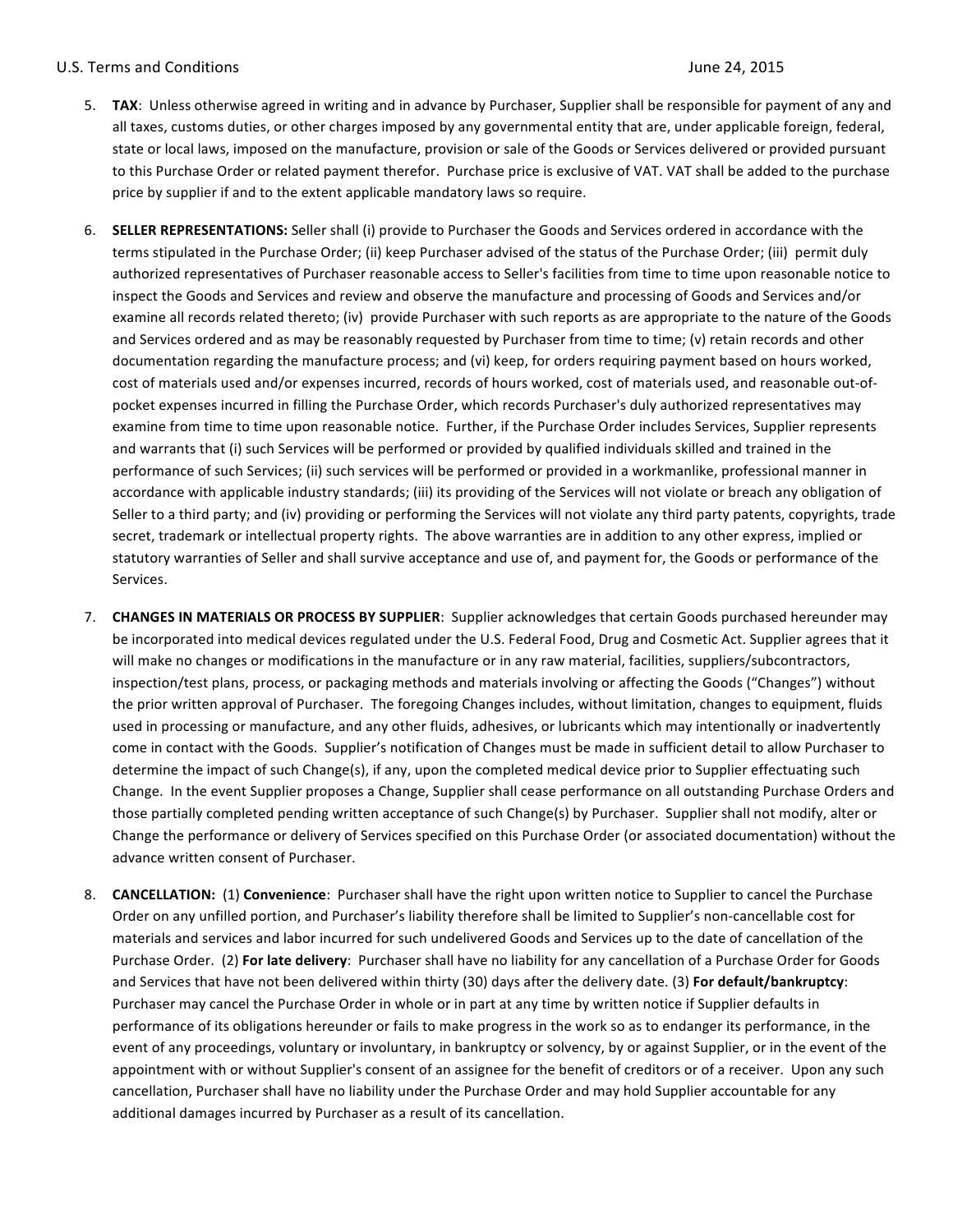## U.S. Terms and Conditions **Department of the Conditions** of the U.S. Terms and Conditions **June 24, 2015**

- 9. **WORK ON PREMISES**: If Supplier's obligations under the Purchase Order involve operations by Supplier on Purchaser's premises, Supplier agrees to comply with, and require its employees and contractors performing such Services to comply with, all plant safety rules and regulations. Supplier shall also perform all work in a safe manner, keeping premises free of safety hazards at all times, and conform to federal and state laws and safety regulations while on Purchaser's premises. A certificate of insurance covering Supplier's employees and property damage liability is required prior to the start of any work. All such operations shall be conducted as an independent contractor and neither Supplier not any of its employees shall be considered employees of Purchaser. Supplier agrees to remove and replace any of Supplier's employees and/or contractors to whom Purchaser has a reasonable objection.
- 10. **PACKAGING**: Supplier shall be responsible for safe packing, which must conform to the requirements of carrier's tariffs. Supplier shall separately number all cases, packages, etc. showing the corresponding numbers on the invoices. All itemized packing slips, bearing the Purchase Order Number, must be placed in each container. No extra charge shall be made for packaging materials unless authorized by Purchaser in the Purchase Order.
- 11. MATERIAL SAFETY DATA SHEETS: If required by law, an applicable Material Safety Data Sheet ("MSDS") and labeling will precede or accompany each shipment of Supplier. Supplier shall further provide Purchaser with updated MSDS's and labeling as required by law.
- 12. RAW MATERIAL: Parts produced from titanium implantable grade alloys for legacy Biomet companies must comply with CF0639 Group 1 Implantable Raw Material Approved Supplies List - Titanium. .
- 13. DELIVERY/NOTICE OF LABOR DISPUTES: Shipments or deliveries shall be strictly in accordance with the quantities and the schedule specified in the Purchase Order. Supplier shall promptly notify Purchaser in writing of the delay or potential delay of delivery, the estimated duration of the delay, and, if requested by Purchasers, ship via means which will avoid or minimize delay to the maximum extent possible, the added cost to be borne by Supplier. This notification shall not relieve Supplier of its obligations. Supplier shall notify Purchaser immediately of any actual or potential labor dispute which is delaying or threatens to delay the time and performance of this Purchase Order. No acts of Purchaser, including, without limitation, modification of the Purchase Order or acceptance of late deliveries shall constitute waiver of this provision. In addition to all other remedies available to Purchaser, Supplier shall be responsible for cover and for any incidental or consequential damages of Purchaser due to delayed or potential delayed delivery. Purchaser reserves the right to refuse or return at Supplier's risk and expense shipments made in excess of the Purchase Order quantity or in advance of required schedules, or to defer payment of advanced deliveries until scheduled delivery dates.
- 14. **SHIPPING**: Any Goods shipped to Purchaser facilities under the Purchase Order shall be addressed to Supplier c/o Purchaser. Unless otherwise directed in writing by Purchaser, FCA (Free Carrier), Supplier site, INCOTERMS 2010, shall apply to all shipments of Goods under the Purchase Order, except to the extent that specific terms of the Purchase Order contradict the relevant INCOTERMS 2010, then the Purchase Order controls. Supplier shall utilize the Purchaser-specified carrier. Purchaser shall notify Supplier of the contact details for the relevant carrier and Supplier shall coordinate delivery of the Goods with such carrier.

Title to materials to be delivered hereunder shall not pass until the materials reach the receiving point indicated and are accepted.

15. **IMPORT/CUSTOMS**: Supplier agrees to comply with all applicable export control laws and regulations in the U.S. and country in which they do business. This specifically includes, but is not limited to, the requirements of the Export Administration Act, 50 U.S. C. app. 2401-2420, the Export Administration Regulations, the Office of Foreign Assets Control (OFAC) Regulations for Exporters and Importers, and the requirement for obtaining any export license, if applicable. Supplier shall provide prompt notification to Purchaser in the event of any violation, or potential violation, of the laws and regulations listed above. Supplier agrees to notify Purchaser of the export classification (Harmonized Tariff Schedule (HTS), the Country of Origin (COO)) and the classification of the goods under the Wassenaar Arrangement, if applicable, of any deliverable under the Purchase Order, under applicable export control laws or regulations. Supplier (Non-U.S.) agrees to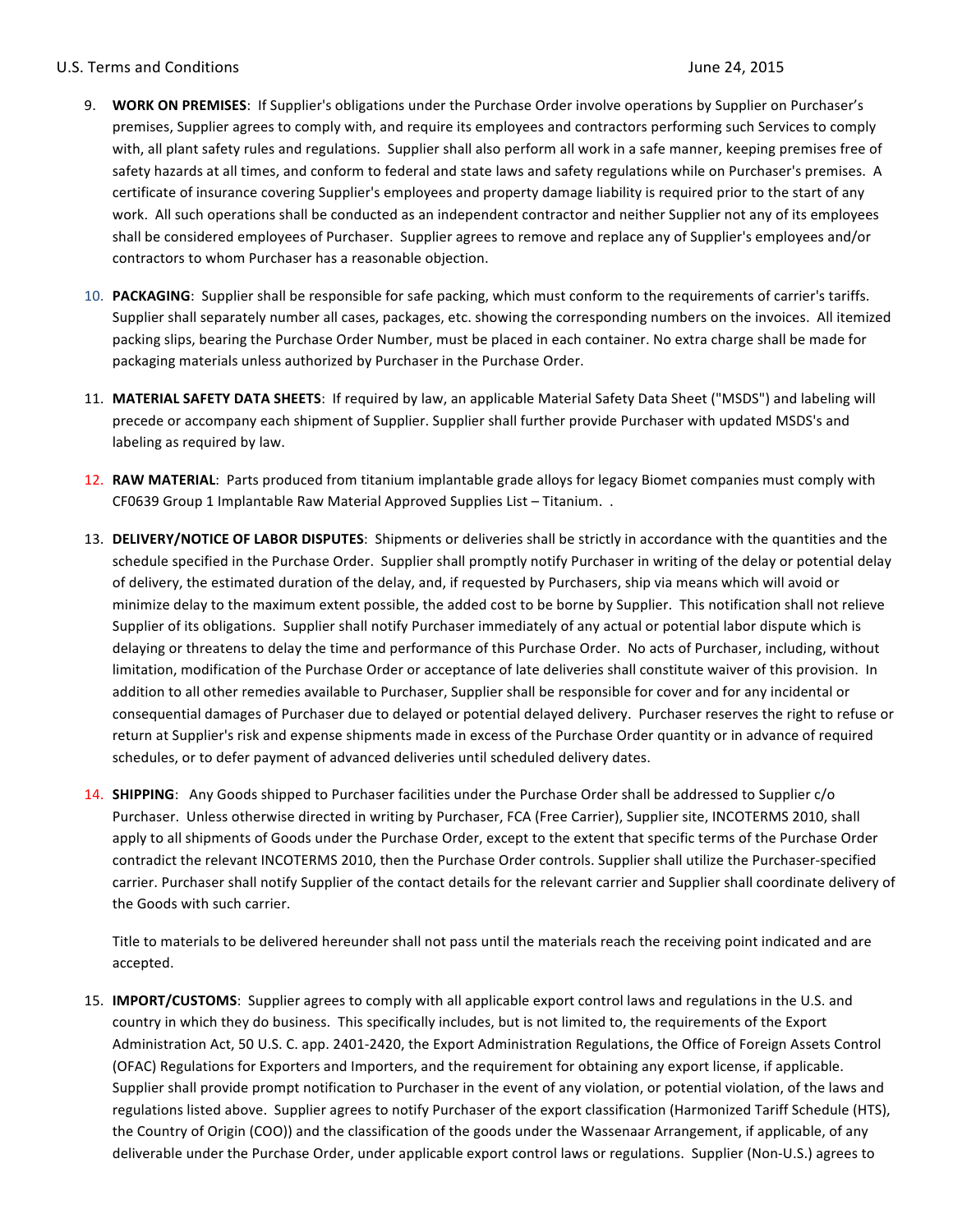fully pack for transit, mark with appropriate labels, names and numbers to identify the Goods and Services as belonging to Purchaser, and provide all necessary documents, papers and certificates required to for U.S. Customs clearance, and be exported without undue delay or expense. Supplier (Non-U.S.) agrees to provide appropriate documentation identifying Supplier's FDA registration number, the Product Code(s), and Device Listing Number(s) applicable to the products exported to the U.S. Supplier (Non-U.S.) agrees to participate in Purchaser's International Shipment Pre-Alert program by providing an advance copy of shipping documents (Commercial Invoice(s), Shipper's Declaration – to be obtained from Purchaser) to the following email address: Import-Export@biomet.com once the AWB/Tracking Number has been obtained. Supplier shall immediately notify Purchaser if the Supplier is, or becomes, listed on any Denied Parties List or if the Supplier's export privileges are otherwise denied, suspended or revoked in whole or in part, by any government or agency thereof.

- 16. **INSPECTIONS:** All Goods delivered shall be subject to inspection, test, and audit by Purchaser or its agent(s) at reasonable times and places. Neither the inspection, testing, nor audit of the Goods, nor the failure to do so shall constitute acceptance of the Goods or relieve Supplier from its responsibility for furnishing Goods in strict compliance with its obligations hereunder. Acceptance of all or part of the Goods, use thereof and/or payment therefore or failure to notify Supplier promptly shall not waive or affect Purchaser's right to reject, cancel, or return all or part of the Goods, to recover damages or to recover upon Supplier's warranties or agreements of indemnity. Purchaser may reject any Goods that do not strictly comply with this Purchase Order, including any applicable specifications. Payment for or acceptance of any part of a shipment shall not bind Purchaser to accept future shipments of nonconforming Goods or negate Purchaser's right to return nonconforming Goods already accepted. All Goods rejected by Purchaser shall be returned at Supplier's expense for both delivery and return transportation. No replacement or substitution of the rejected Goods or any part thereof shall be made without Purchaser's prior written authorization. Supplier shall submit a certification of conformance with shipment to Purchaser.
- 17. **EXPORT ADMINISTRATION REGULATIONS:** Supplier confirms that all items (including products, materials, assets/equipment, hardware, software, and technology) provided to Purchaser under this Purchase Order are classified as EAR99 items under the Export Administration Regulations ("EAR"), are not on the lists of dual-use goods and technologies (Wassenaar Arrangement List, or subject to export licensing under any other applicable laws. To the extent that any items, are on the Wassenaar Arrangement List, or are subject to export licensing under any other applicable laws, Supplier will immediately provide in writing to Purchaser the export classification information of such item(s) and will note the proper classification on the commercial invoice and shipment notification. This information will include any Export Control Classification Number ("ECCN") if the item is controlled under the EAR or any other appropriate export classification if controlled under non-U.S. government export control laws. Supplier will promptly notify Purchaser in writing of any future changes to the export classification information of the item(s).
- 18. **INVOICES AND PAYMENT TERMS/DISCOUNTS: 1) Invoices**: A separate invoice shall be issued for each shipment. Unless otherwise specified in the Purchase Order, no invoice shall be issued prior to the shipment of Goods or provision of Services and no payment will be due prior to receipt of Goods and/or Services and applicable invoice. Only undisputed amounts due will be payable by the due date. On disputed invoices no late charges or collection costs will be assessed. 2) Payment terms/Discounts: Purchaser will pay for the Goods and Services within seventy-five (75) days of receipt of the invoice, unless discounts of 3% 15 days are offered for earlier payment. Applicable discounts will be taken on full amount of invoice. The payment date will be the date Purchaser's check is mailed or payment is otherwise transmitted to Supplier.
- 19. Warranty: Seller represents and warrants that the Goods furnished and the Services provided hereunder will (a) be of merchantable quality and fit for the purposes intended; (b) be free from defects in material, workmanship and fabrication; (c) fully conform with the Order, Purchaser's quality requirements and any standards, specifications, plans, designs, drawings, instructions or samples furnished or specified by Purchaser; (d) be of quality, quantity, size, description and dimension specified by Purchaser; (e) be delivered free and clear of any liens, claims or encumbrances of any kind and (f) be delivered and produced and/or performed in a safe, proper and workmanlike manner in compliance with all applicable laws, rules, regulations and codes by duly trained and qualified employees or contractors. These warranties shall survive acceptance and payment and shall run to Purchaser, its affiliates, successors and assigns, Purchaser's customers and all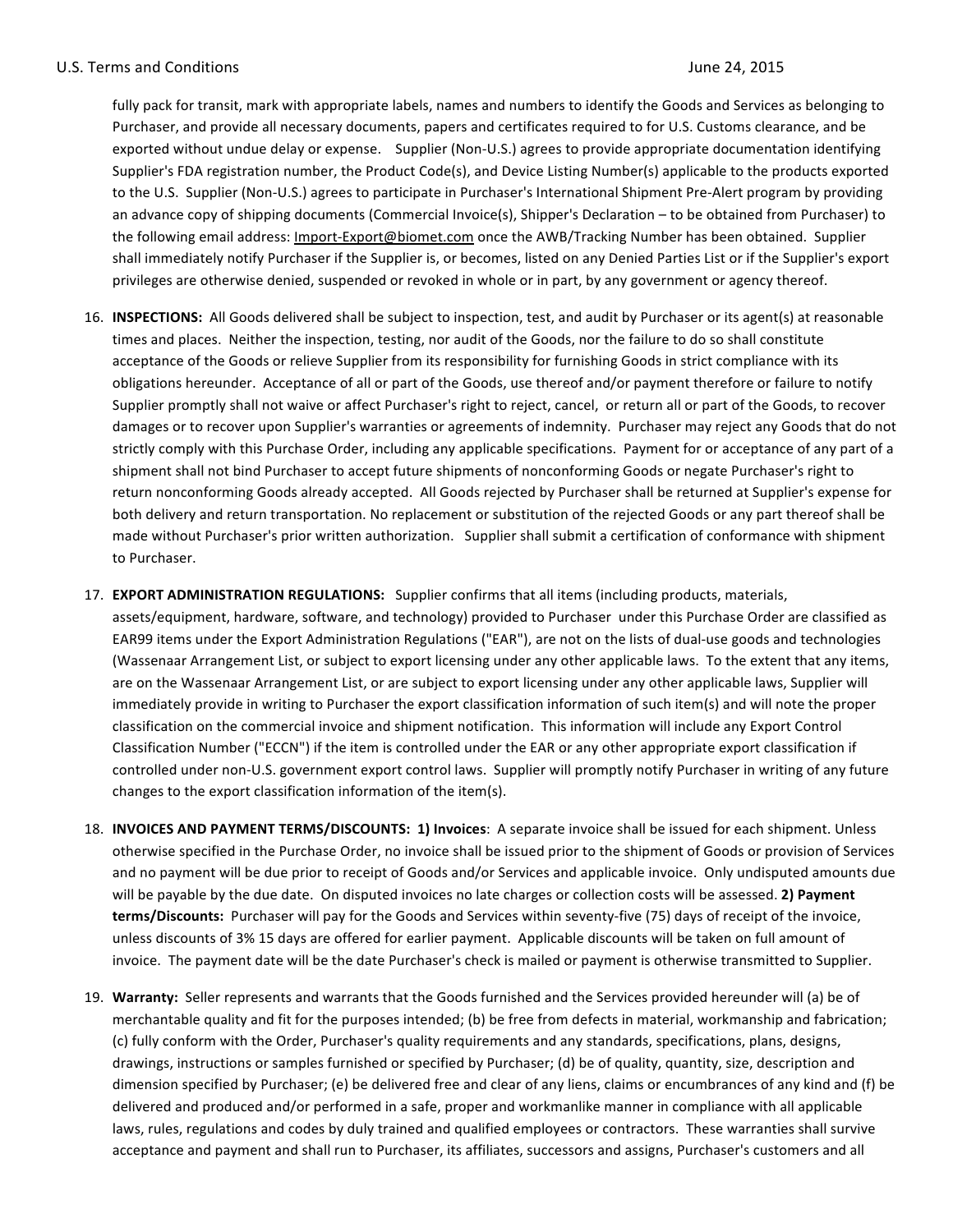users of the Goods or the Services or any products into which the Goods or Services are incorporated. Such warranties are in addition to any other express, implied or statutory warranties of Seller and shall survive acceptance and use of, and payment for, the Goods and/or Services.

- 20. **QUALITY MATTERS:** 1) Audits: Purchaser may, at reasonable intervals, audit Supplier's quality program for conformance to the applicable requirements of the Quality System Regulation contained at 21 C.F.R. Part 820 (QSR) and to the intent of ISO 9000 Quality Management System Standards (ANSI/ASQ Q9000) or the Purchaser's quality assurance specifications for suppliers. Supplier shall fully cooperate with Purchaser in handling third party complaints arising from the Goods and Services. Supplier shall permit representatives of Purchaser to access Supplier's facilities from time to time upon reasonable notice to inspect the Goods and Services and review and observe the manufacture and processing of Goods and Services and/or examine all records related thereto. 2) FDA Inspections: Supplier acknowledges that Goods and Services purchased hereunder may be incorporated into products which will be purchased by an agency or branch of the federal government. In the event the federal government requests an inspection by the FDA of the manufacturing facilities and records relative to the Good purchased hereunder, Supplier hereby agrees that said inspection shall be permitted. Supplier shall immediately notify Purchaser when it learns such an inspection is scheduled or is occurring, shall notify Purchaser of the results of any such inspection and, if any deficiency is noted, shall provide Purchaser with its corrective action plan. **3)** Complaints: Supplier shall provide, in a timely manner, such assistance and information as Purchaser reasonably requests to fulfill its reporting obligations for the Goods and Services and each product into which the Goods and Services may be incorporated. Supplier's quality management procedures, device history records and all batch and validation records related to the Goods and Services shall be maintained by Supplier in accordance with the requirements of applicable laws and shall be made available for inspection by Purchaser, its representatives and/or any relevant regulatory authorities. 4) **Recall of Goods and Services:** If at any time after acceptance of the Purchase Order by Supplier or delivery and/or acceptance of the Goods and Services by Purchaser, all or any part of the Goods and Services become subject to a voluntary or involuntary recall by any government agency or corrective action by Supplier, Supplier shall assume responsibility and costs for implementing and complying with such recall according to applicable laws, regulations, and government orders, including costs arising from the return and/or replacement of such Goods and Services, to the extent that the Goods and Services do not conform to Purchaser specifications or contain latent defects that resulted in the recall. Supplier shall be responsible for all communications necessary to such recall. Any communications to Purchaser's customers regarding the recall or corrective action shall have the prior approval of Purchaser. Supplier shall credit or reimburse Purchaser for the costs of recalled Goods and Services and any costs or losses incurred by Purchaser as a result of the recall. Supplier shall further promptly inform Purchaser regarding recalls and other safety concerns regarding products similar to the items supplied by Supplier to customers other than Purchaser,
- 21. REGULATORY SUPPORT: Supplier shall, at Purchaser's written request, provide to Purchaser any necessary regulatory support in all countries in which Purchaser sells any product that includes the Goods and Services under the Purchase Order, including but not limited to, the following: (1) any available biocompatibility and mechanical testing data in raw and summary form, and updates on such data, in relation to the Goods and Services; (ii) other information related to the general performance and/or other general physical characteristics of the Goods and Services;(iii) additional information necessary for regulatory approval by any country's regulatory authority where Purchaser sells its products which include the Goods and Services; and (iv) if the Goods and Services are licensed or registered or approved for use in any country in which Purchaser sells its products, Supplier will provide Purchaser notice of such registration, license or approval.
- 22. PROPERTY AND DESIGNS FURNISHED SUPPLIER: Unless otherwise agreed in writing, title to all designs, sketches, drawings, specifications, programs, blueprints, patterns, dies, models, molds, tools, gauges, plates, cuts, special appliances, materials and all improvements thereto, furnished to Supplier by Purchaser and/or created or developed by Supplier for Purchaser in connection with or as a result of this Purchase Order, are and remain the property of Purchaser. Such property shall be recorded and identified as property of Purchaser and retained by Supplier on consignment. All Purchaser property, while in Supplier's custody or control, will be held at Supplier's risk, free of all liens, encumbrances or security interests of Supplier or third parties, and will be kept insured by Supplier at Supplier's expense in an amount equal to replacement cost with loss payable to Purchaser. Such Property shall not be disclosed to or used by or on for the benefit of any third party and will be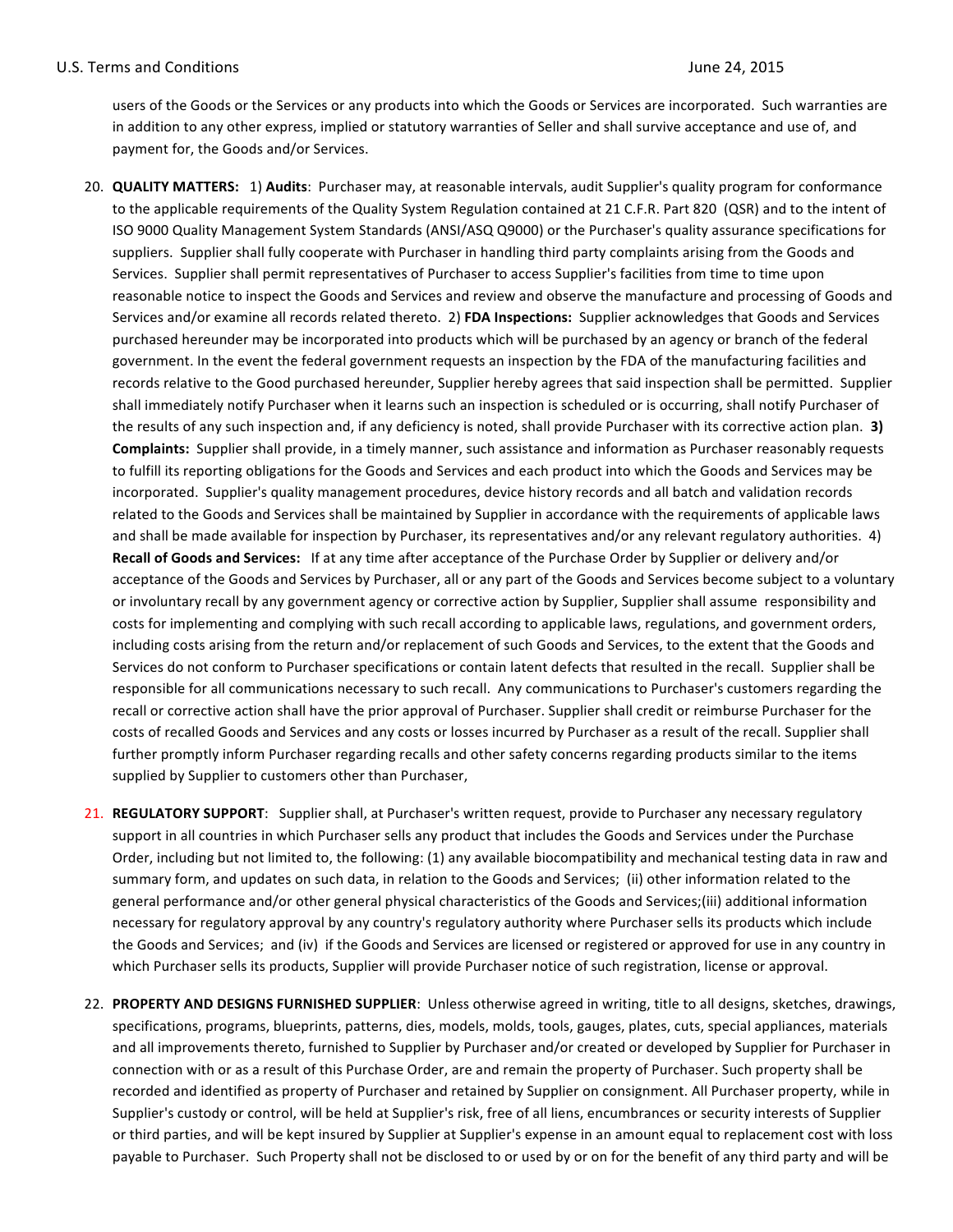used solely for Purchaser. While in Supplier's custody or control, Supplier shall maintain and repair such Property at Supplier's expense. Supplier shall be responsible for calibration of all such Property requiring calibration and shall maintain all records related to such calibration. Supplier shall provide Purchaser with original documentation and/or copies thereof when requested by Purchaser. Supplier will indemnify, protect, defend and hold harmless Purchaser, its successors and assigns from and against all loss or damage to such property occurring while in Supplier's custody or control. Such property shall be appropriately segregated from Supplier's property and shall be prominently identified as belonging to Purchaser. All property of Purchaser is subject to removal by Purchaser at any time, and to return upon Purchaser's request.

- 23. PATENTS AND INTELLECTUAL PROPERTY: Supplier represents and warrants that the Goods sold hereunder, and the use of such Goods where a representation of suitability for such use, express or implied, has been made, do not and will not infringe any United States or foreign patents, trademarks, trade dress, copyrights, trade secrets or any other form of intellectual property. Supplier acknowledges that any patents, trademarks, trade dress, copyrights, trade secrets or any other form of intellectual property (collectively, "Intellectual Property") that Purchaser provides to Supplier are Purchaser's exclusive property and Supplier disclaims all rights in same. All drawings, art work, special products, materials, information or data furnished by Purchaser and all Intellectual Property resulting from the Purchase Order (as referenced in the foregoing sentences) are Purchaser's exclusive property, shall be used by Supplier only for Purchaser's work, shall be kept confidential by Supplier and shall be returned to Purchaser at Purchaser's request. Purchaser may market, distribute and/or sell the Goods under its own trademark and trade name. Purchaser has the right to use any of Supplier's marks, names, other trade identities, copyrighted works or other intellectual property, to the extent that Supplier has incorporated such property in or used such property in the manufacture of the Goods that are supplied by Supplier to Purchaser. Where the Goods and Services include experimental, developmental, or research work to be performed in accordance with special requirements of Purchaser, any such work will be considered "work for hire" and Supplier agrees to disclose and on request to assign to Purchaser each invention, copyright, confidential process or know-how, and trade secret or other form of Intellectual Property resulting therefrom and Supplier shall disclaim all rights in same. Supplier agrees to execute any and all documents necessary to transfer ownership of Intellectual Property to Purchaser or to evidence ownership in Purchaser. Supplier also agrees to cooperate with Purchaser in the filing of any patent applications and to execute all documents as requested by Purchaser regarding any such patent application at Purchaser's expense. Supplier, without charge to Purchaser, other than reasonable payment for time involved, but at Purchaser's expense shall duly execute, acknowledge, and deliver to Purchaser all such further papers, including assignments and applications for copyright registration or renewal, as may be necessary to enable Purchaser to publish or protect said works by patent, copyright or otherwise in any and all countries and to vest title to said works in Purchaser or its nominees, their successors or assigns, and shall render all such assistance as Purchaser may require in any proceeding or litigation involving the rights in said works.
- 24. **INDEMINIFICATION**: Supplier agrees to defend, indemnify and hold harmless Purchaser. its affiliates and subsidiaries, and their respective directors, officers, employees, agents, distributors, sales representatives, customers and end users of the Goods and Services, from and against any and all claims, suits, actions, demands, judgments, settlements, losses, liabilities, damages, costs and expenses (including reasonable attorneys' fees and litigation expenses) directly or indirectly arising from or related to: (a) Supplier's breach of any provision of these Terms or the Purchase Order; (b) the negligent or more culpable act or omission of Supplier or its employees, consultants or subcontractors; (c) the production, manufacture or delivery of, or any defect in, the Goods and Services; (d) Supplier's failure to comply with applicable laws in the performance of its obligations under the Purchase Order; (e) actual or alleged infringement of any patent, copyright, trademark, trade dress, trade secret or other intellectual property right of any third party arising from Purchaser's purchase, use or sale of Goods and Services; (f) the assessment by any third party of liquidated damages or proven actual damages assessed related to the failure of Supplier to timely deliver the Goods and/or provide the Services; and (g) actions and proceedings brought by any foreign, federal, state or local government or any agency or instrumentality thereof related to the Goods. All such obligations of Supplier will survive acceptance and use of, and payment for, the Goods and Services, and completion, termination or cancellation of the Purchase Order.
- 25. LIMITATION OF LIABILITY: In the event of breach by Purchaser, Purchaser will be liable to Supplier only for actual direct monetary damages. IN NO EVENT SHALL (A) THE LIABILITY OF PURCHASER ON ALL CLAIMS OF ANY KIND, WHETHER IN CONTRACT, WARRANTY, INDEMNITY, TORT (INCLUDING NEGLIGENCE), STRICT LIABILITY OR OTHERWISE, ARISING OUT OF THE PERFORMANCE, NON-PERFORMANCE OR BREACH OF THE PURCHASE ORDER EXCEED THE GREATER OF (A) THE TOTAL COMPENSATION PAID BY PURCHASER TO SUPPLIER UNDER THE PURCHASE ORDER OR (B) THE PRICE ALLOCABLE TO THE AFFECTED GOODS AND SERVICES. IN NO EVENT SHALL PURCHASER BE LIABLE FOR ANY INDIRECT, SPECIAL, INCIDENTAL, EXEMPLARY, PUNITIVE, CONSEQUENTIAL OR SIMILAR DAMAGES. Any action by Supplier arising out of the Purchase Order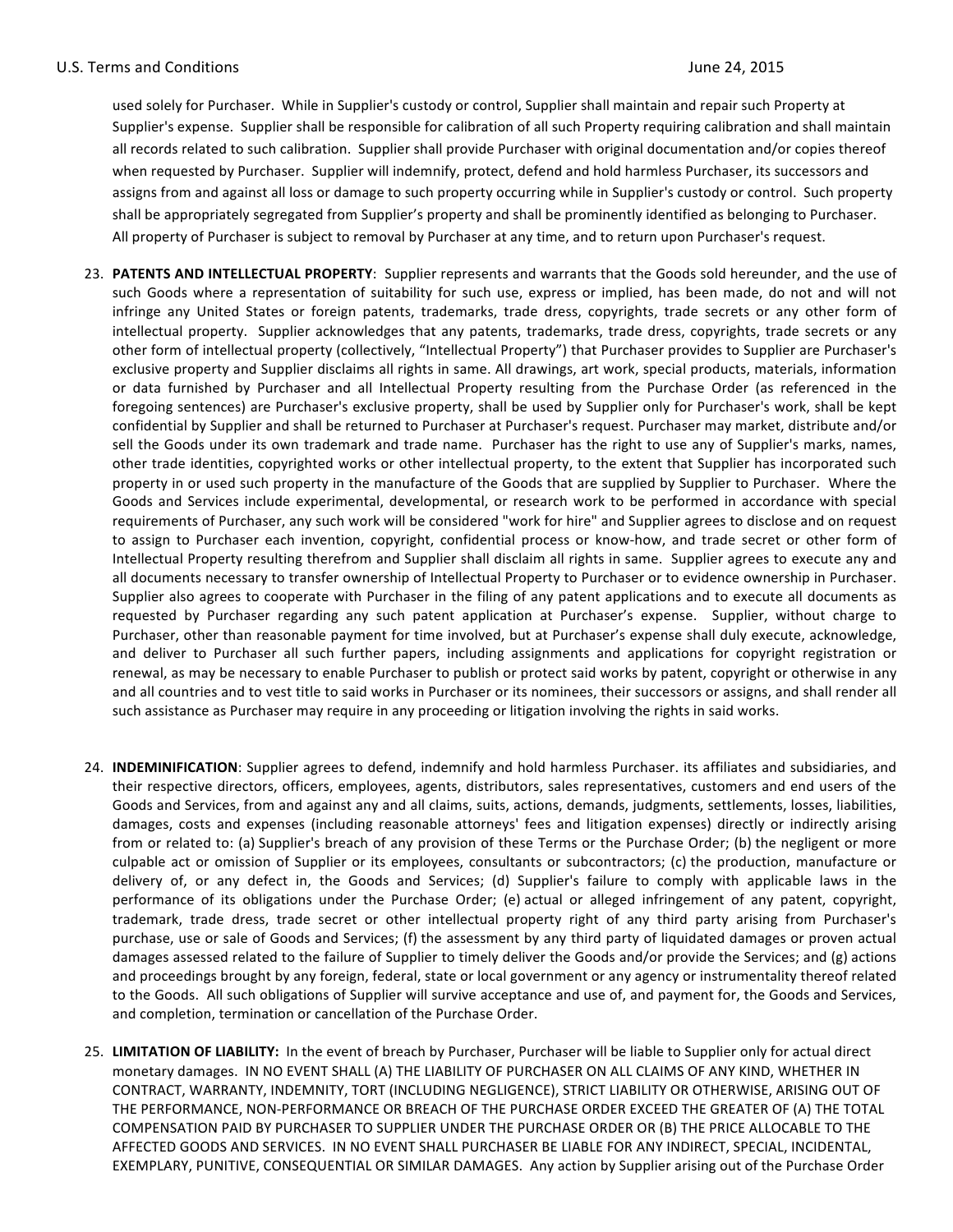## U.S. Terms and Conditions **Department of the Conditions** of the U.S. Terms and Conditions **June 24, 2015**

must be commenced within one (1) year after the cause of action accrues or Supplier will be deemed to have waived any right to bring such action.

- 26. **COMPLIANCE WITH LAWS**: In providing Goods and Services under the Purchase Order, Supplier agrees that it shall comply and has complied with all applicable foreign, federal, state, and local laws, rules and regulations, including, without limitation, the U.S. Federal Food, Drug and Cosmetic Act, the Fair Labor Standards Act of 1938, as amended, the Occupational Safety and Health Act of 1970, all anti-corruption/anti-bribery laws, including, without limitation, the U.S. Foreign Corrupt Practices Act, all anti-slavery and anti-human trafficking laws, and, as applicable, US 21CFR parts 11, 801, 803, 806, 820, Medical Device Directive 2007/47/EC and ISO 13485:2003. Goods and Services ordered herein may be used by Purchaser in fulfilling a U.S. Government prime or subcontract and may be subject to applicable Government Procurement Regulations, and Supplier agrees to be bound thereby and comply therewith. Supplier shall inform Purchaser promptly of any adverse events and/or any allegations or findings of violations of applicable laws or regulations that have the potential of affecting the quality of the goods and/or services to be delivered. Supplier will hold Purchaser harmless from all liability resulting from any failure by it to comply with this provision.
- 27. **BUSINESS CONTINUITY PLANNING**: Seller shall maintain and regularly update a disaster recovery and/or business continuity plan ("Plan") that details how Seller will recover from a disaster and/or unexpected event and resume or continue operations and continue to provide the Services and perform its obligations under this Agreement. Seller shall provide its Plan to Purchaser upon request.
- 28. FORCE MAJURE: Strikes, riots, wars, insurrection, embargoes, acts of terrorism, fires, floods or other casualties, government actions, acts of God, or other events beyond Purchaser's reasonable control which shall effect Purchaser's ability to receive and/or use the Goods and Services ordered hereunder shall constitute valid grounds for suspension by Purchaser of shipment of Goods and performance of Services covered hereby without penalty or liability, upon written notification to Seller, except that, upon cancellation for such causes, Purchaser may pay Seller its direct expenditures incurred for labor and materials prior to Seller's receipt of such notice of cancellation made upon the authority of the Purchase Order.
- **29. EQUAL OPPORTUNITY:** (This clause is applicable except to the extent that the Purchase Order is exempt from any of the requirements set out below pursuant to the rules and regulations published at 41 C.F.R. Sec.60-1.5, 41 C.F.R. Sec. 60-250.3, and Sec. 60-741-4)- In as much as Purchaser is a federal contractor, federal law requires that Purchaser notify Supplier of its equal employment opportunity and affirmative action obligations. This Purchase Order is subject to and incorporates by reference the applicable provisions and requirements of Executive Order 11246, 41 C.F.R. § 60-1.4, 41 C.F.R. § 60-250, and 41 C.F.R. § 60-741, all as amended.

When applicable, Supplier shall comply with the requirements of 41 C.F.R. 60-300.5(a). This regulation prohibits discrimination against qualified protected veterans, and requires affirmative action by covered prime contractors and subcontractors to employ and advance in employment qualified protected veterans.

When applicable, Supplier shall comply with the requirements of 41 C.F.R. 60-741.5(a). This regulation prohibits discrimination against qualified individuals on the basis of disability, and requires affirmative action by covered prime contractors and subcontractors to employ and advance in employment qualified individuals with disabilities.

30. **UTILIZATION OF SMALL BUSINESS:** Pursuant to Public Law 95-507, the provisions at 48 Code of Federal Regulations 52.219-8 ("Utilization of Small Business Concerns") and 52.219-9 ("Small Business Subcontracting Plan") are incorporated into any agreement in excess of \$650,000, where applicable. This clause is aimed at maximizing opportunities for veteranowned small business concerns, service-disabled veteran-owned small business concerns, HUBZone small business concerns, small disadvantaged business concerns, and women-owned small business concerns where appropriate and is intended for suppliers who offer further subcontracting opportunities. When Supplier subcontracts any of its obligations hereunder, Supplier agrees to use its best efforts to carry out this policy to the fullest extent consistent with its efficient performance of this Agreement.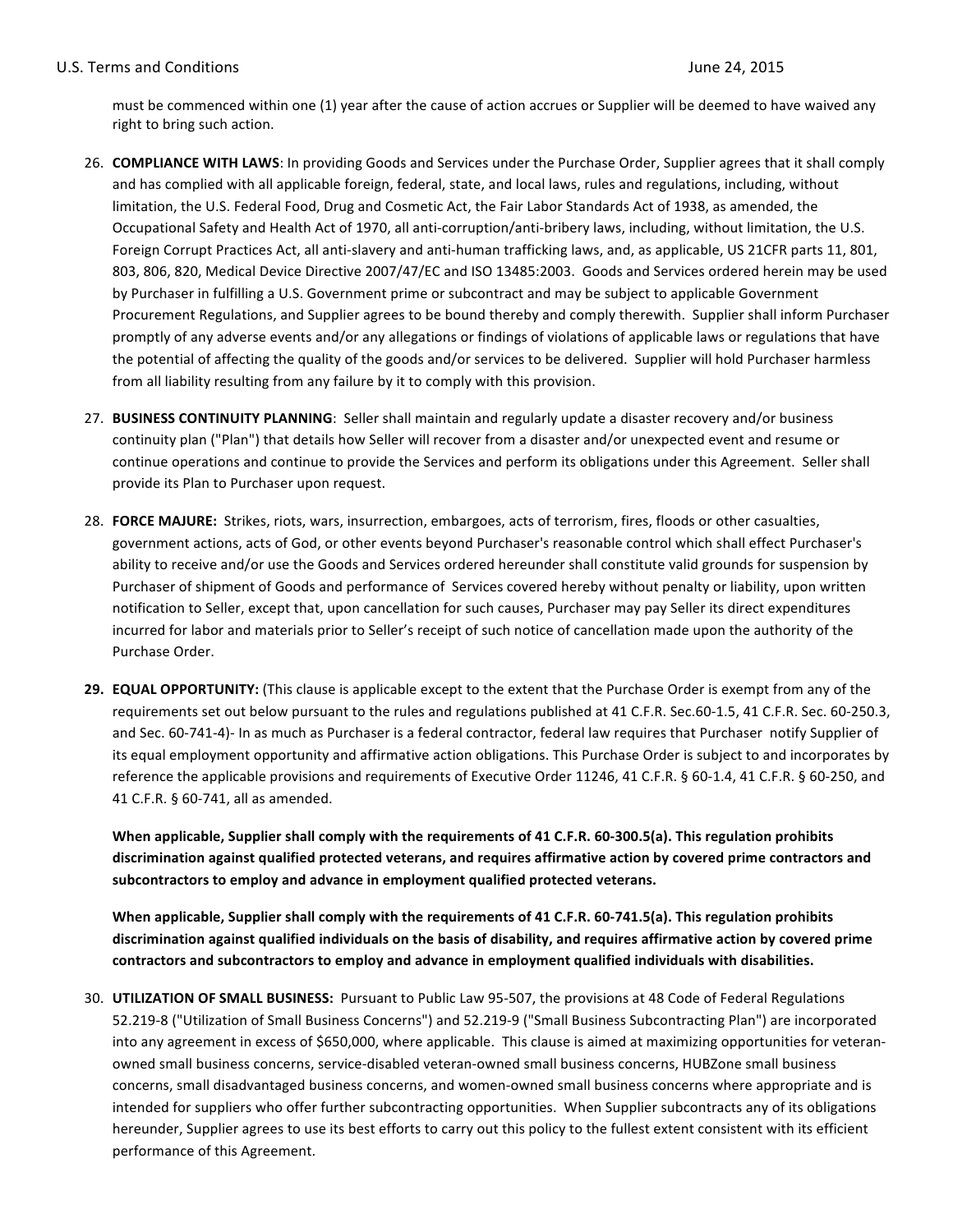## U.S. Terms and Conditions **Department of the Conditions** of the U.S. Terms and Conditions **June 24, 2015**

- 31. **NO WAIVER:** No waiver of any provision contained in the Order shall be valid unless made in writing and executed by the waiving party. The failure of either party to take action to enforce any of the provisions of the Order shall constitute neither a waiver of a particular breach or any subsequent breach nor a waiver of either party's right to enforce any or all provisions of the Order through any remedy granted by law or the Order. Failure of Purchaser to insist upon strict performance shall not constitute a waiver of any of the provisions of the Order or waiver of any other default.
- 32. **INSURANCE:** Seller shall, at its own expense, maintain appropriate insurance for a period of at least 2 years after the fulfillment of the Purchase Order which includes, but is not limited to, (i) worker's compensation statutory coverage as required by the laws of the applicable jurisdiction, and (ii) commercial general liability insurance including coverage for product liability in the minimum amount of \$5 million each occurrence in respect of claims for any losses, costs and expenses arising out of or relating to Seller furnishing the Goods and Services under the Purchase Order. A certificate of insurance will be provided to Purchaser upon request. All insurance policies of Seller shall be primary as respects to any other policies held by Purchaser or any other policies providing any coverage in favor of any member of Purchaser. All insurance required of Seller in this Contract shall be placed with insurers acceptable to Company. These insurers shall maintain a minimum rating of A- VII by the A.M. Best Company or A by Standard & Poor's. Seller shall on or before delivery of the Goods purchased hereunder or the performance of Services under this Purchase Order furnish to Purchaser a Certificate of insurance evidencing the foregoing coverage's and limits and naming Purchaser as an additional insured. Seller shall maintain such coverage, and shall provide to Purchaser such Certificate naming Purchaser as an additional insured, for at least two (2) years after sale of the Goods or performance of the Services.
- 33. **CONFIDENTIALITY/PUBLICITY/DATA PRIVACY**: Seller agrees to treat as strictly secret and confidential all specifications, programs, drawings, blueprints, nomenclature, samples, models data, designs and other belonging to or supplied by Purchaser ("Purchaser's Information") in connection with the Purchase Order as confidential. Seller shall not use or disclose same to any third party except to the extent necessary to perform the terms of the Purchase Order or other Purchase Orders for Purchaser. Seller shall return all Purchaser's Information and any copies thereof to Purchaser on Purchaser's request. Seller shall not, without Purchaser's prior written consent, issue or release any public announcement, press release or other statement in any form of media, including the Internet, regarding the Purchase Order, the provisions hereof, or any of the transactions contemplated hereunder, including denial or confirmation of the fact that Seller has contracted to furnish to Purchaser the materials herein ordered. Seller shall not use Purchaser's name, or the names of any of Purchaser's affiliates, Purchaser's trademarks or other information regarding Purchaser in any advertisement or for any promotional purpose without Purchaser's prior written consent. To the extent Seller receives any protected health information (including, but not limited to, any patient medical records) pertaining or relating to any patient or customer ("PHI"), Seller represents and warrants that it will comply with any and all applicable laws, rules and regulations and upon request of Purchaser, immediately enter into Purchaser's then-current form of Business Associate Agreement or other agreement as may be required by applicable law. Seller further represents and warrants that it will keep the PHI confidential and not disclose such information to any third party without the express written consent of Purchaser. In the event Seller discloses such information without the express written consent of Purchaser, it agrees to immediately notify Purchaser of such disclosure.
- 34. **ENVIRONMENTAL MATTERS:** Supplier represents and warrants that it is in compliance and will remain in compliance with all applicable federal, state and local environmental laws and regulations with respect to the environment.
- 35. **HUMAN TRAFFICKING/ SLAVERY**: Supplier represents and warrants that the Goods and Services sold to Purchaser comply with the laws regarding slavery and human trafficking of the country or countries in which Supplier is doing business.
- 36. **GOVERNING LAW/JURISDICTION:** The laws of the State of Indiana shall govern the validity, performance, enforcement and any other aspect of the Purchase Order, including, without limitation acceptance, notwithstanding any jurisdiction's choice of rules to the contrary.
- 37. DISPUTE RESOLUTION: If any matter involving claims and/or disputes or other questions arising out of, or relating to this Purchase Order or to a breach hereto or default hereunder cannot be settled by mutual agreement within thirty (30) days